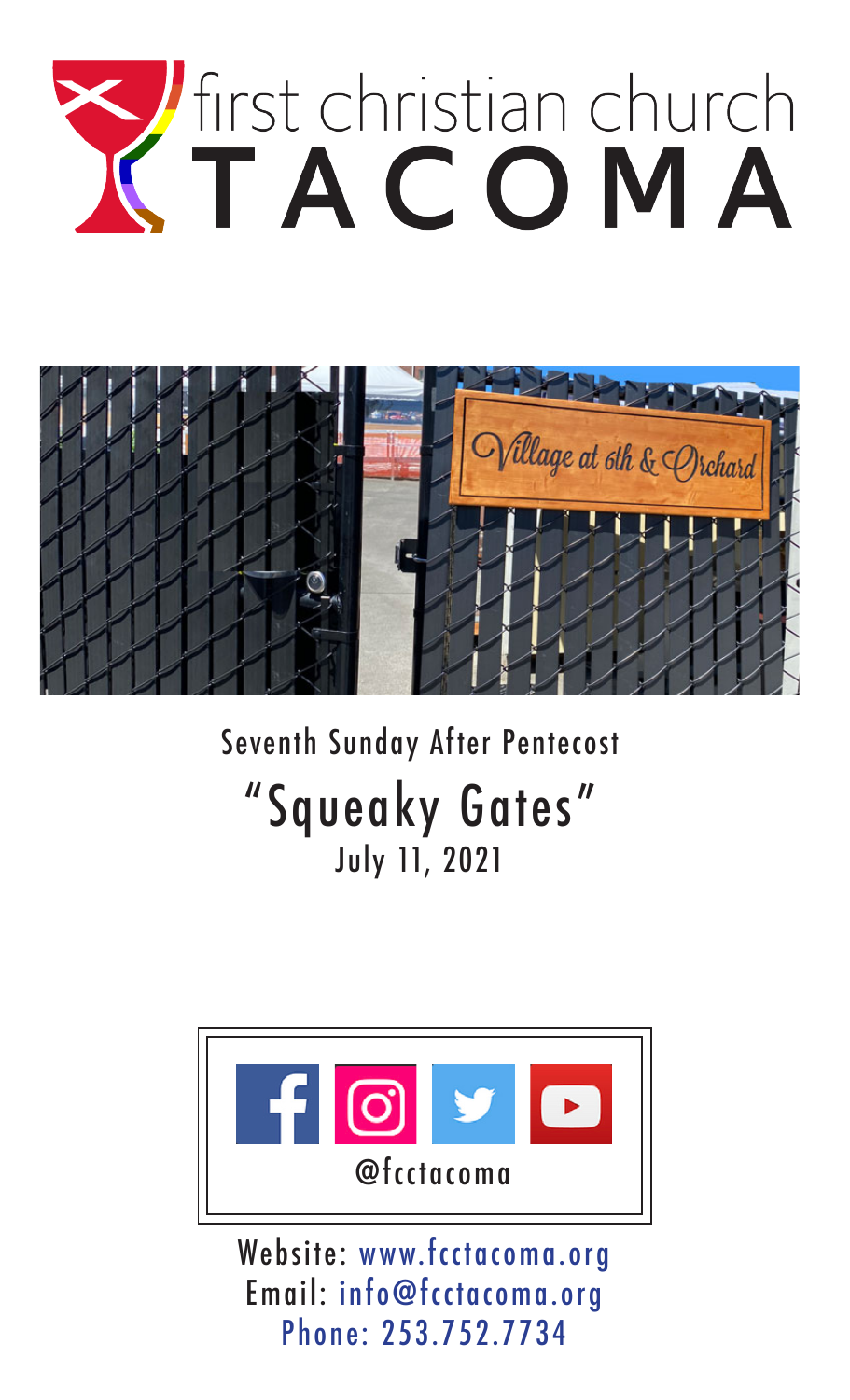# **Gathering Music**

# **Welcome** Pastor Doug

# **Prelude** FCC Trio

## *How Great is Our God*

**Call to Worship** Tim Hickcox This is the place and this is the time; here and now God waits to break into our experience: to change our minds, to change our lives, to change our ways; to make us see the world and the whole of life in a new light; to fill us with hope, joy, and certainty for the future. This is the place, as are all places; this is the time, as are all times. Here and now, let us praise God!

### **Opening Song FCC Trio** *Joyful Joyful*

**Joys & Concerns** Pastor Doug

#### **/Pastoral Prayer**

*Music by FCC Trio - Precious Lord*

### **Scripture Reading Tim Hickcox Psalm 24**

The earth is the Lord's and all that is in it, the world, and those who live in it;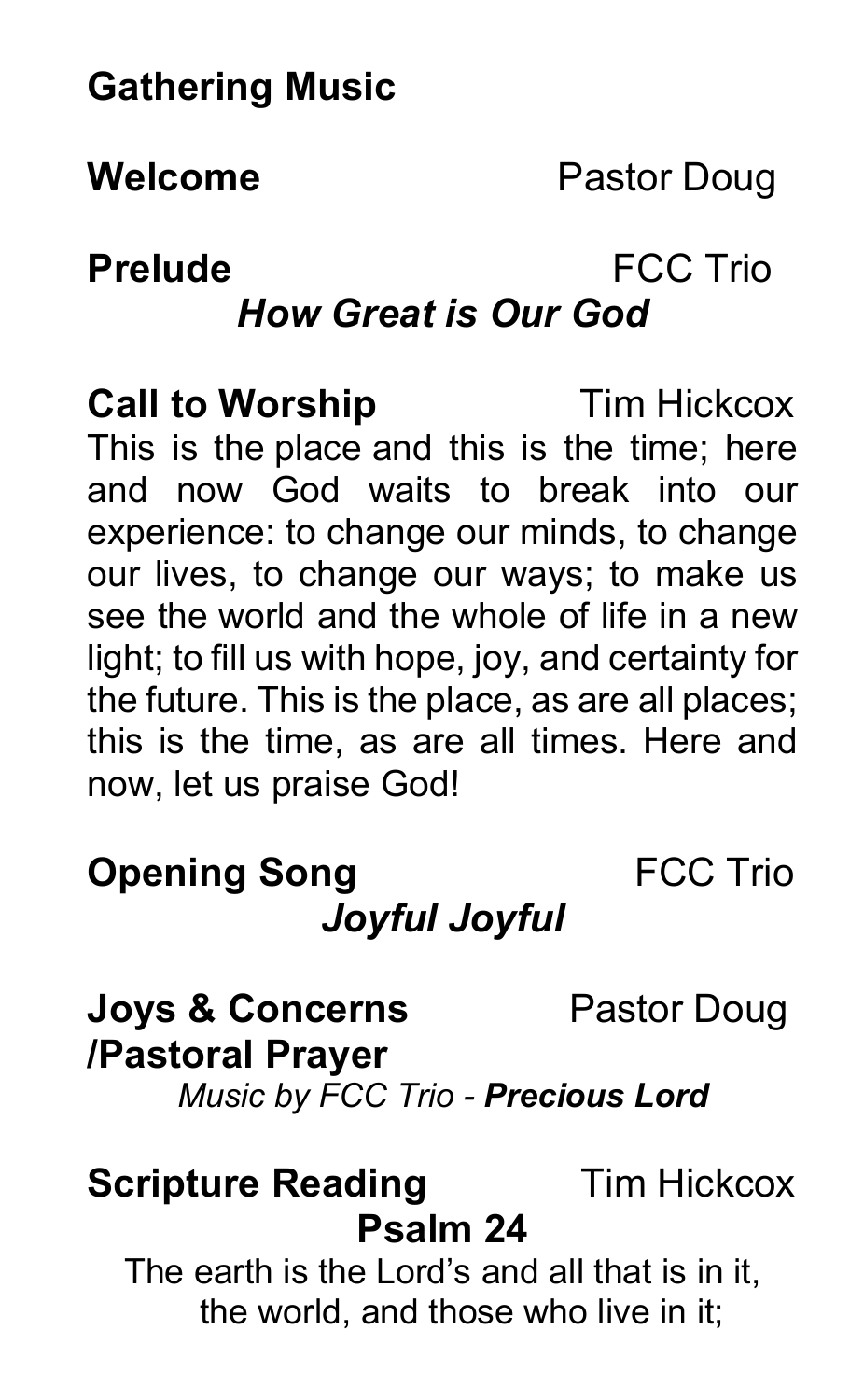**<sup>2</sup>** for he has founded it on the seas, and established it on the rivers. **<sup>3</sup>** Who shall ascend the hill of the Lord? And who shall stand in his holy place? **<sup>4</sup>** Those who have clean hands and pure hearts, who do not lift up their souls to what is false, and do not swear deceitfully. **<sup>5</sup>** They will receive blessing from the Lord, and vindication from the God of their salvation. **<sup>6</sup>** Such is the company of those who seek him, who seek the face of the God of Jacob.[a] *Selah* **<sup>7</sup>** Lift up your heads, O gates! and be lifted up, O ancient doors! that the King of glory may come in. **<sup>8</sup>** Who is the King of glory? The Lord, strong and mighty, the Lord, mighty in battle. **<sup>9</sup>** Lift up your heads, O gates! and be lifted up, O ancient doors! that the King of glory may come in. **<sup>10</sup>** Who is this King of glory? The Lord of hosts, he is the King of glory.*Selah*

**Sermon** Pastor Doug *"Squeaky Gates"*